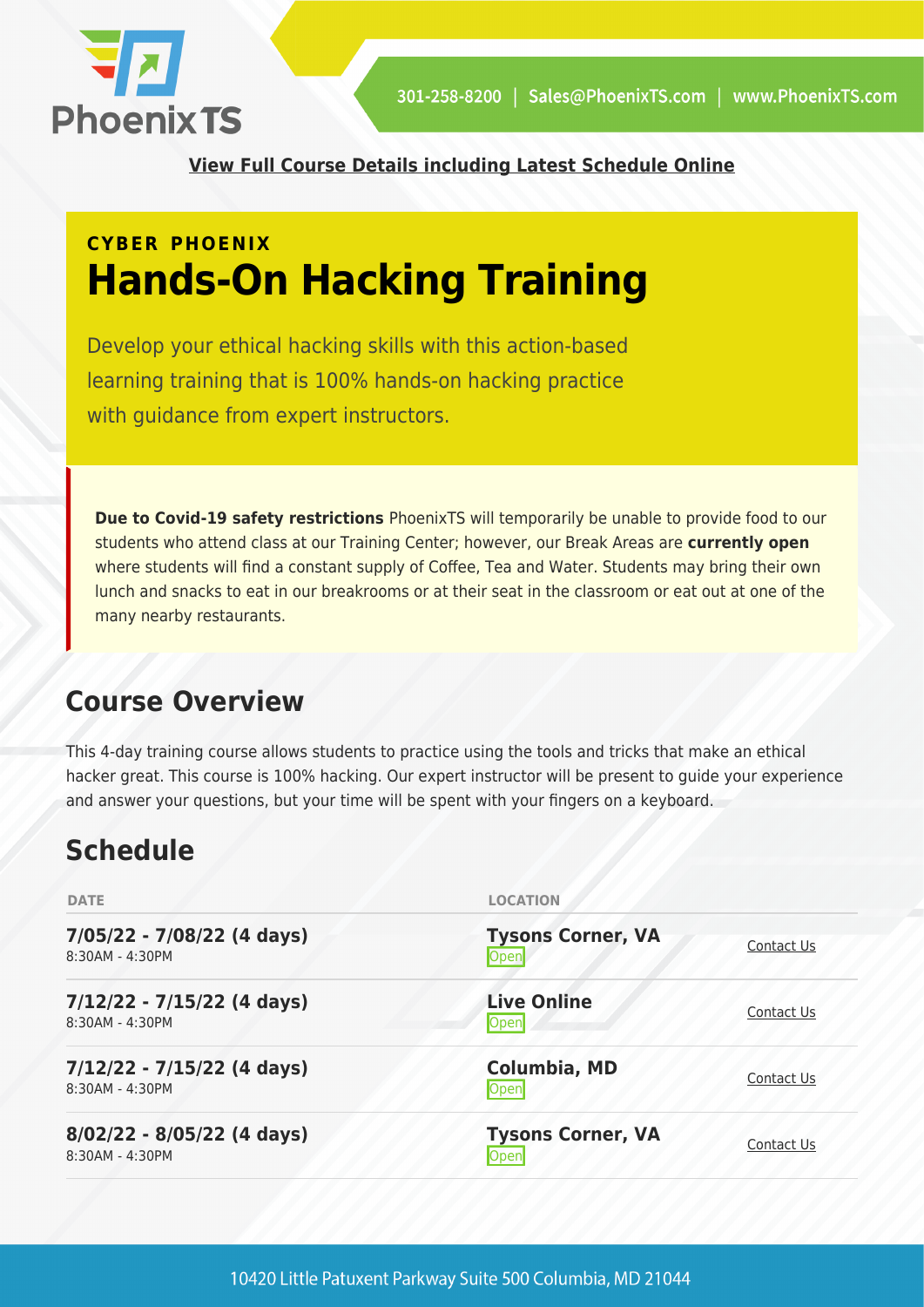

301-258-8200 | Sales@PhoenixTS.com | www.PhoenixTS.com

| <b>DATE</b>                                       | <b>LOCATION</b>                         |                   |
|---------------------------------------------------|-----------------------------------------|-------------------|
| $8/09/22 - 8/12/22$ (4 days)<br>8:30AM - 4:30PM   | <b>Live Online</b><br>Guaranteed to run | Contact Us        |
| 8/09/22 - 8/12/22 (4 days)<br>8:30AM - 4:30PM     | Columbia, MD<br>Open                    | Contact Us        |
| $9/06/22 - 9/09/22$ (4 days)<br>8:30AM - 4:30PM   | <b>Tysons Corner, VA</b><br>Open        | Contact Us        |
| $9/06/22 - 9/10/21$ (4 days)<br>8:30AM - 4:30PM   | <b>Tysons Corner, VA</b><br>Open        | Contact Us        |
| $9/13/22 - 9/16/22$ (4 days)<br>8:30AM - 4:30PM   | <b>Live Online</b><br>Open              | Contact Us        |
| $9/13/22 - 9/16/22$ (4 days)<br>8:30AM - 4:30PM   | Columbia, MD<br>Open                    | Contact Us        |
| 10/04/22 - 10/07/22 (4 days)<br>8:30AM - 4:30PM   | <b>Tysons Corner, VA</b><br>Open        | Contact Us        |
| 10/11/22 - 10/14/22 (4 days)<br>8:30AM - 4:30PM   | <b>Live Online</b><br>Open              | Contact Us        |
| $10/11/22 - 10/14/22$ (4 days)<br>8:30AM - 4:30PM | Columbia, MD<br>Open                    | Contact Us        |
| 10/31/22 - 11/03/22 (4 days)<br>8:30AM - 4:30PM   | <b>Tysons Corner, VA</b><br>Open        | Contact Us        |
| 11/07/22 - 11/10/22 (4 days)<br>8:30AM - 4:30PM   | <b>Live Online</b><br>Open              | Contact Us        |
| 11/07/22 - 11/10/22 (4 days)<br>8:30AM - 4:30PM   | Columbia, MD<br>Open                    | <b>Contact Us</b> |
| 12/06/22 - 12/09/22 (4 days)<br>8:30AM - 4:30PM   | <b>Tysons Corner, VA</b><br><b>Open</b> | Contact Us        |
| 12/13/22 - 12/16/22 (4 days)<br>8:30AM - 4:30PM   | <b>Live Online</b><br>Open              | <b>Contact Us</b> |
| 12/13/22 - 12/16/22 (4 days)<br>8:30AM - 4:30PM   | Columbia, MD<br><b>Open</b>             | Contact Us        |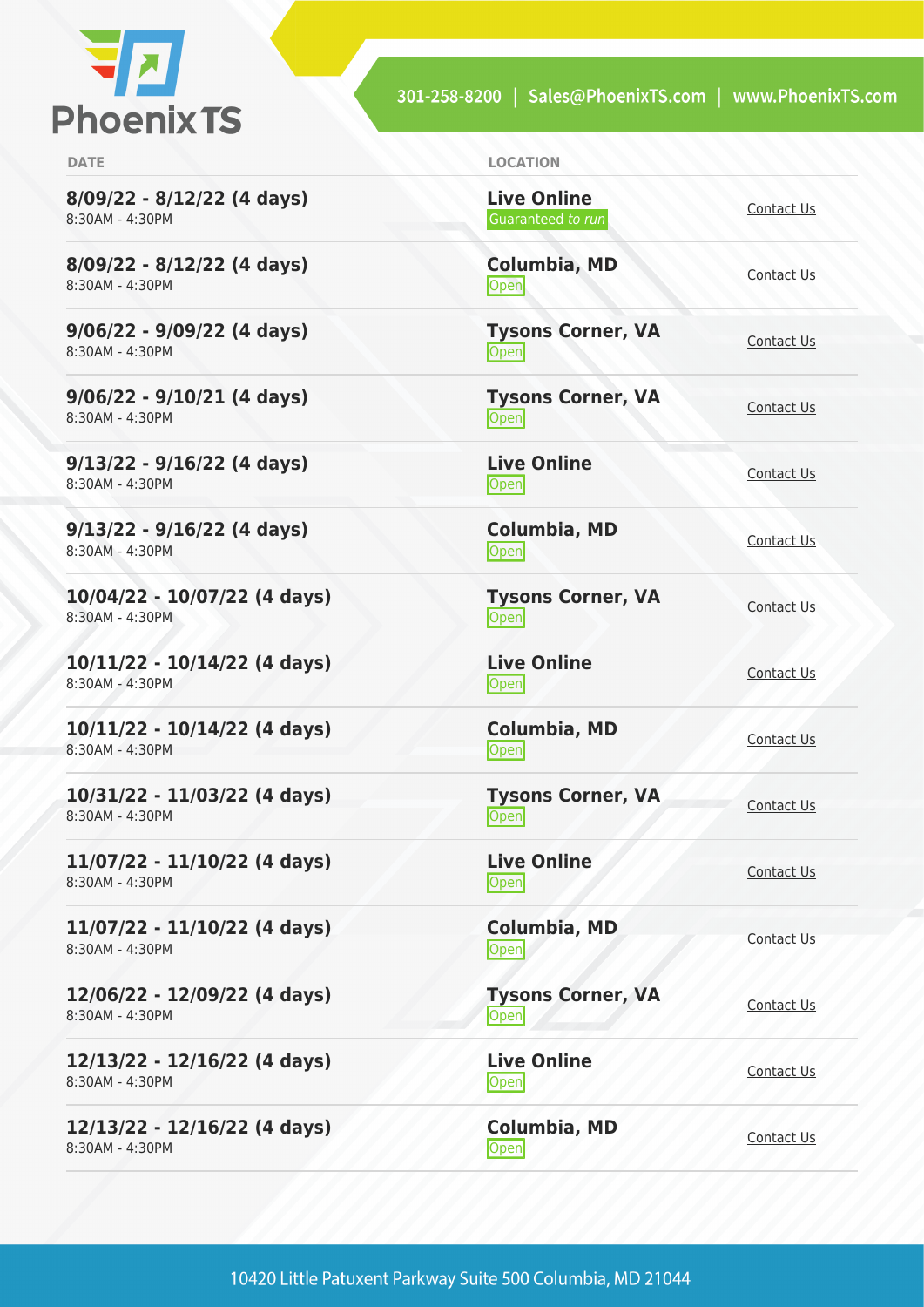

- Module 1: Introduction to Penetration Testing
- Module 2: Penetration Testing Scoping and Engagement
- Module 3: Open Source Intelligence (OSINT)
- Module 4: Social Engineering Penetration Testing
- Module 5: Network Penetration Testing External
- Module 6: Network Penetration Testing– Internal
- Module 7: Network Penetration Testing Perimeter Devices
- Module 8: Web Application Penetration Testing
- Module 9: Wireless Penetration Testing
- Module 10: IoT Penetration Testing
- Module 11: OT/SCADA Penetration Testing
- Module 12: Cloud Penetration Testing
- Module 13: Binary Analysis and Exploitation

Module 14: Report Writing and Post Testing Actions

### **FAQs**

#### **Who should take this course?**

- Ethical Hackers
- Penetration Testers
- Network server administrators
- Firewall Administrators
- Security Testers
- System Administrators and Risk Assessment professionals

#### **What should you expect to learn in this course?**

- Advanced Windows Attacks
- Attacking IoT Systems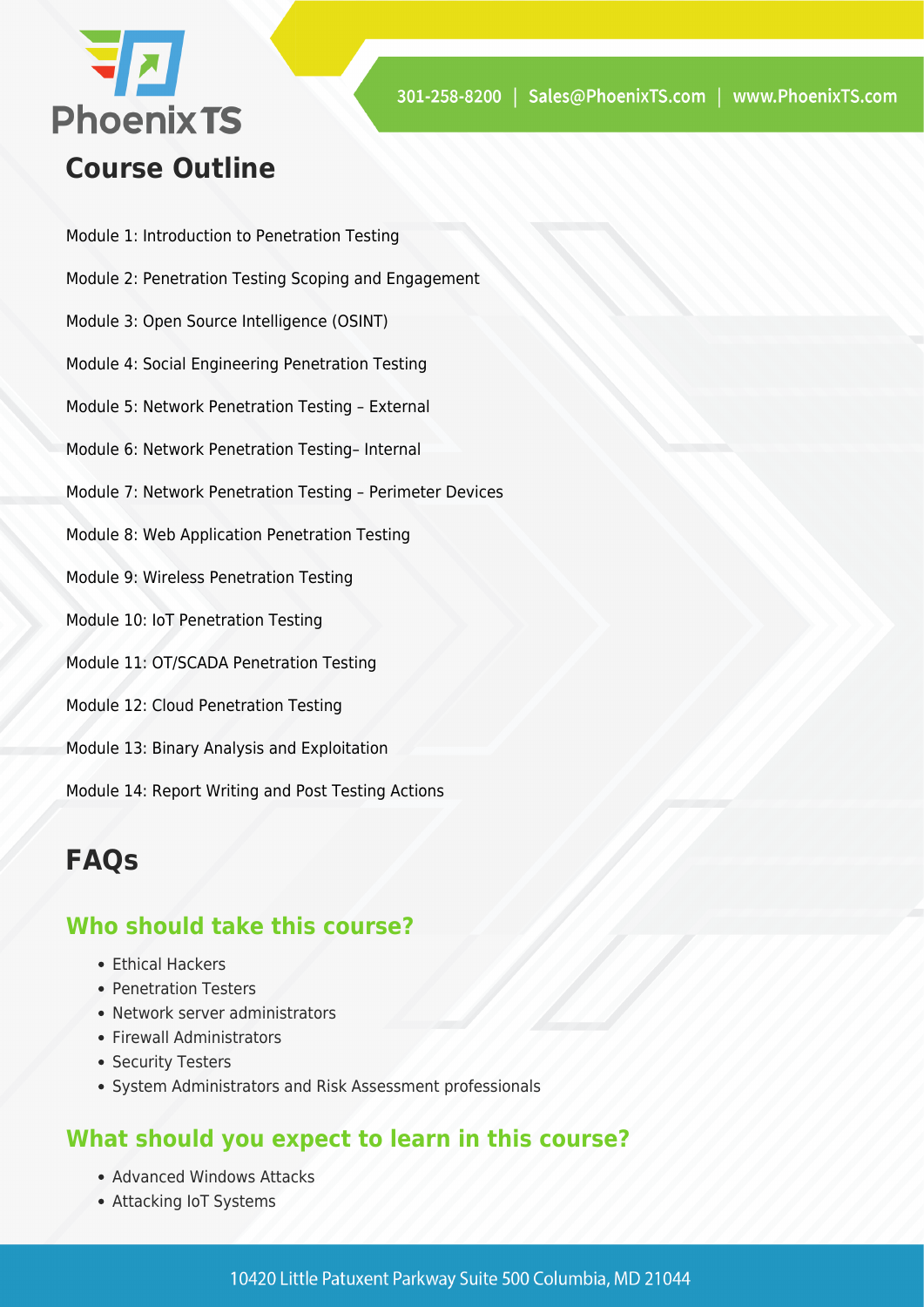

- Writing Exploits: Advanced Binary Exploitation
- Bypassing a Filtered Network
- Pen testing Operational Technology (OT)
- Access Hidden Networks with Pivoting
- Double Pivoting
- Privilege Escalation
- Evading Defense Mechanisms
- Attack Automation with Scripts
- Weaponize Your Exploits
- Write Professional Reports

**Due to Covid-19 safety restrictions** PhoenixTS will temporarily be unable to provide food to our students who attend class at our Training Center; however, our Break Areas are **currently open** where students will find a constant supply of Coffee, Tea and Water. Students may bring their own lunch and snacks to eat in our breakrooms or at their seat in the classroom or eat out at one of the many nearby restaurants.

# Starting at **\$2,195**



Price Match Guarantee

We'll match any competitor's price quote. Call us at 240-667-7757.

#### Included in this **Hands-On Hacking Training**

4 days instructor-led training

10420 Little Patuxent Parkway Suite 500 Columbia, MD 21044